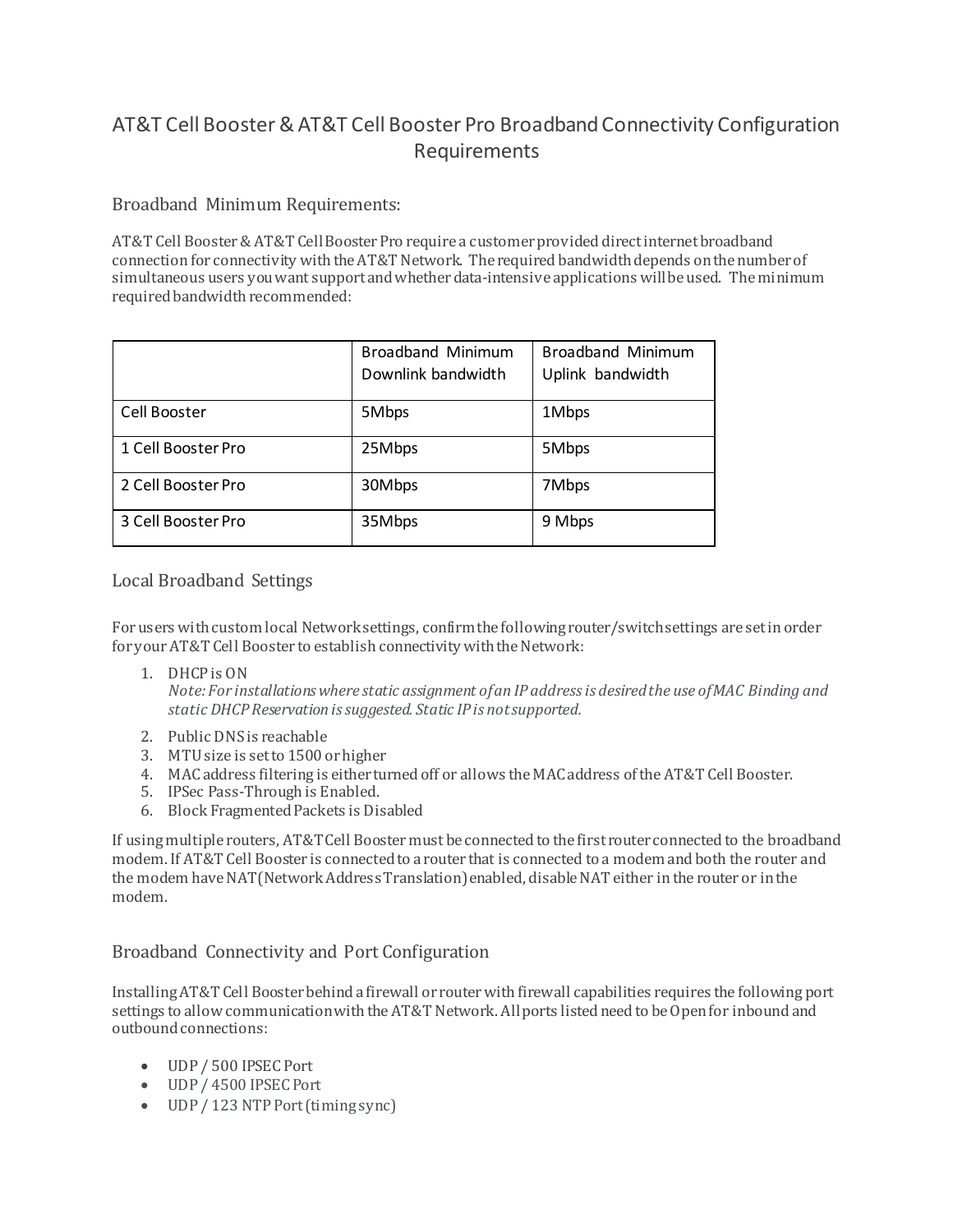Unimpeded inbound and outbound traffic on UDP ports 500 and 4500 is required to establish a secure IPSec tunnel. AT&T Cell Booster uses NTP for timing synchronization and requires UDP port 123 to be open for this traffic.

If the local network has a firewall with specific IP addresses allowed to pass through, traffic to and from the following addresses must be allowed to pass:

| <b>Fully Qualified Domain Name</b>              | <b>IP Address</b> | Port                                  |
|-------------------------------------------------|-------------------|---------------------------------------|
| bootstrap-ipsecrouter1.ngfemto.wireless.att.com | 12.230.209.76     | udp 500, 4500, 33434<br>thru 33450    |
| initial-ipsecrouter.ngfemto.wireless.att.com    | 12.230.209.12     | udp 500, 4500                         |
| N/A                                             | 216.239.35.8      | udp123                                |
| N/A                                             | 216.239.35.12     | udp123                                |
| N/A                                             | 129.134.25.123    | udp123                                |
| N/A                                             | 17.253.4.125      | udp123                                |
| crtn-oam.ngfemto.wireless.att.com               | 12.230.209.13     | udp 500, 4500, 33434,<br>33435, 33436 |
| crtn-4gb.ngfemto.wireless.att.com               | 12.230.209.14     | udp 500, 4500, 33434,<br>33435, 33436 |
| hzwd-oam.ngfemto.wireless.att.com               | 12.230.209.77     | udp 500, 4500, 33434,<br>33435, 33436 |
| hzwd-4gb.ngfemto.wireless.att.com               | 12.230.209.78     | udp 500, 4500, 33434,<br>33435, 33436 |
| clmb-oam.ngfemto.wireless.att.com               | 12.230.208.205    | udp 500, 4500, 33434,<br>33435, 33436 |
| clmb-4gb.ngfemto.wireless.att.com               | 12.230.208.206    | udp 500, 4500, 33434,<br>33435, 33436 |
| rcpk-oam.ngfemto.wireless.att.com               | 12.230.208.141    | udp 500, 4500, 33434,<br>33435, 33436 |
| rcpk-4gb.ngfemto.wireless.att.com               | 12.230.208.142    | udp 500, 4500, 33434,<br>33435, 33436 |
| dctr-oam.ngfemto.wireless.att.com               | 12.230.208.61     | udp 500, 4500, 33434,<br>33435, 33436 |
| dctr-4gb.ngfemto.wireless.att.com               | 12.230.208.62     | udp 500, 4500, 33434,<br>33435, 33436 |